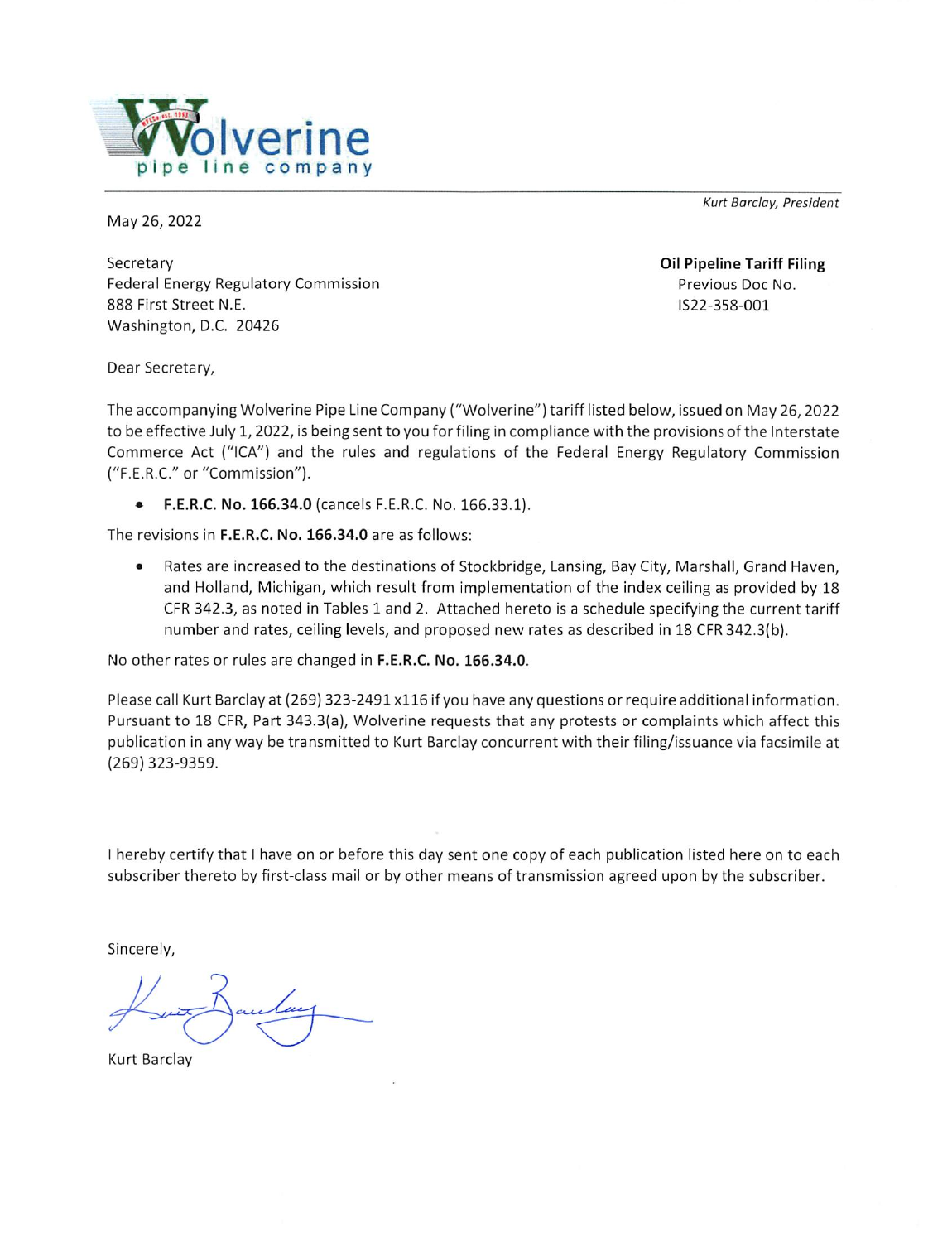### Attachment

### **Wolverine Pipe Line Company Non-Market Based FERC Rates**

|                                             |                                                     |                                         |                               |                            |                               | <b>Index Rate</b>                      |                                             |
|---------------------------------------------|-----------------------------------------------------|-----------------------------------------|-------------------------------|----------------------------|-------------------------------|----------------------------------------|---------------------------------------------|
| <b>Current FERC</b><br><b>Tariff Number</b> | From                                                | To                                      | Ceiling as of<br>$3 - 1 - 22$ | Rate as of<br>$3 - 1 - 22$ | Ceiling as of<br>$7 - 1 - 22$ | 1.087107<br>Rate as of<br>$7 - 1 - 22$ | <b>Revised FERC</b><br><b>Tariff Number</b> |
| 166.33.1                                    | Hammond (Whiting Refinery), Lake<br>County, Indiana | Marshall, Calhoun County,<br>Michigan   | 79.29                         | 79.29                      | 86.20                         | 86.20                                  | 166,34.0                                    |
| 166.33.1                                    | Hammond, Lake County, Indiana                       | Marshall, Calhoun County,<br>Michigan   | 78.62                         | 78.62                      | 85.47                         | 85.47                                  | 166.34.0                                    |
| 166.33.1                                    | Joilet, Will County, Illinois                       | Marshall, Calhoun County,<br>Michigan   | 102.36                        | 102.36                     | 111.28                        | 111.28                                 | 166,34.0                                    |
| 166.33.1                                    | Lemont-Lockport, Illinois                           | Marshall, Calhoun County,<br>Michigan   | 98.07                         | 98.07                      | 106.61                        | 106.61                                 | 166,34.0                                    |
| 166.33.1                                    | Niles, Berrien County, Michigan                     | Grand Haven, Ottawa County,<br>Michigan | 45.17                         | 45.17                      | 49.10                         | 49.10                                  | 166.34.0                                    |
| 166.33.1                                    | Niles, Berrien County, Michigan                     | Holland, Ottawa County, Michigan        | 35.87                         | 35.87                      | 38.99                         | 38.99                                  | 166,34.0                                    |
| 166.33.1                                    | Hammond (Whiting Refinery), Lake<br>County, Indiana | Stockbridge, Ingham County,<br>Michigan | 126.72                        | 126.72                     | 137.76                        | 137.76                                 | 166,34.0                                    |
| 166.33.1                                    | Hammond, Lake County, Indiana                       | Stockbridge, Ingham County,<br>Michigan | 126.01                        | 126.01                     | 136.99                        | 136.99                                 | 166,34.0                                    |
| 166.33.1                                    | Joilet, Will County, Illinois                       | Stockbridge, Ingham County,<br>Michigan | 142.67                        | 142.67                     | 155.10                        | 155.10                                 | 166.34.0                                    |
| 166.33.1                                    | Lemont-Lockport, Illinois                           | Stockbridge, Ingham County,<br>Michigan | 142.67                        | 142.67                     | 155.10                        | 155.10                                 | 166.34.0                                    |
| 166.33.1                                    | Stockbridge, Ingham County,<br>Michigan             | Lansing, Clinton County, Michigan       | 23.61                         | 23.61                      | 25.67                         | 25.67                                  | 166.34.0                                    |
| 166.33.1                                    | Stockbridge, Ingham County,<br>Michigan             | Bay City, Bay County, Michigan          | 76.51                         | 76.51                      | 83.17                         | 83.17                                  | 166,34.0                                    |

Rates in Cents per Barrel of 42 United States Gallons

| <b>Current FERC</b>  | <b>Tank Location</b>                 | Ceiling as of | Rate as of   | Ceiling as of | Rate as of   | <b>Revised FERC</b>  |
|----------------------|--------------------------------------|---------------|--------------|---------------|--------------|----------------------|
| <b>Tariff Number</b> |                                      | $3 - 1 - 22$  | $3 - 1 - 22$ | $7 - 1 - 22$  | $7 - 1 - 22$ | <b>Tariff Number</b> |
| 166.33.1             | Stockbridge, Ingham County, Michigan | 27.90         | 15.00        | 30.33         | 15.00        | 166.34.0             |

Rates in Cents per Barrel of 42 United States Gallons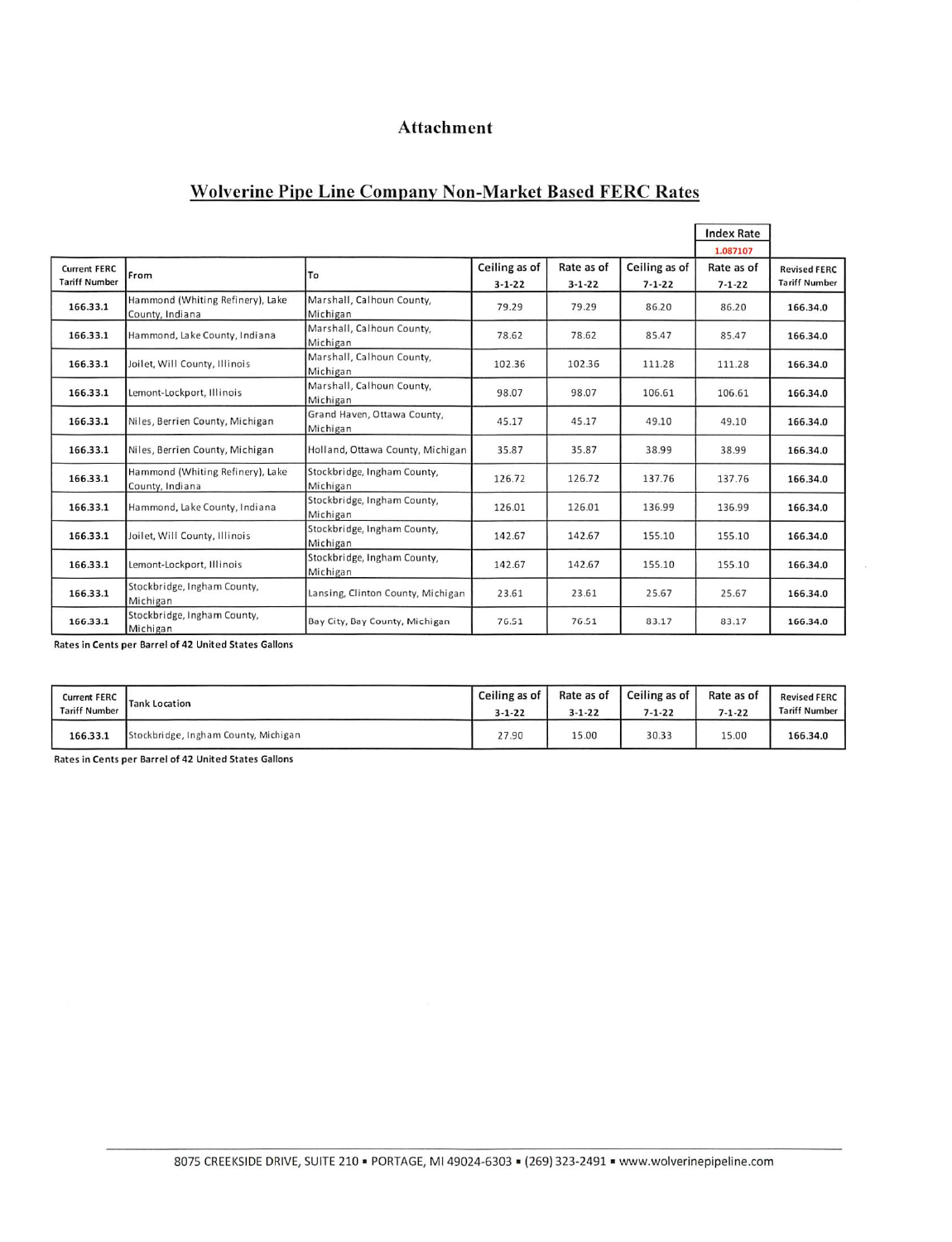F.E.R.C. ICA OIL TARIFF F.E.R.C. No. 166.34.0

# WOLVERINE PIPE LINE COMPANY

### LOCAL AND PROPORTIONAL TARIFF

### CONTAINING

NON-CONTRACT RATES, CONTRACT RATES, AND VOLUME INCENTIVE RATES

THE RATES AND CHARGES NAMED IN THIS TARIFF ARE FOR THE TRANSPORTATION AND DELIVERY OF

## PETROLEUM PRODUCTS

AS DEFINED IN ITEM 10, BY PIPELINES, SUBJECT TO THE REGULATIONS NAMED HEREIN.

### FROM POINTS NAMED IN: TO POINTS NAMED IN: ILLINOIS, INDIANA, AND MICHIGAN MICHIGAN

Issued in compliance with 18 CFR 342.3.

The provisions published herein will, if effective, not result in an effect on the quality of the human environment.

ISSUED: May 26, 2022 EFFECTIVE: July 1, 2022

Issued and Compiled by: Kurt Barclay, President Wolverine Pipe Line Company 8075 Creekside Drive, Suite 210 Portage, MI 49024 (269) 323-2491x116 Fax (269) 323-9359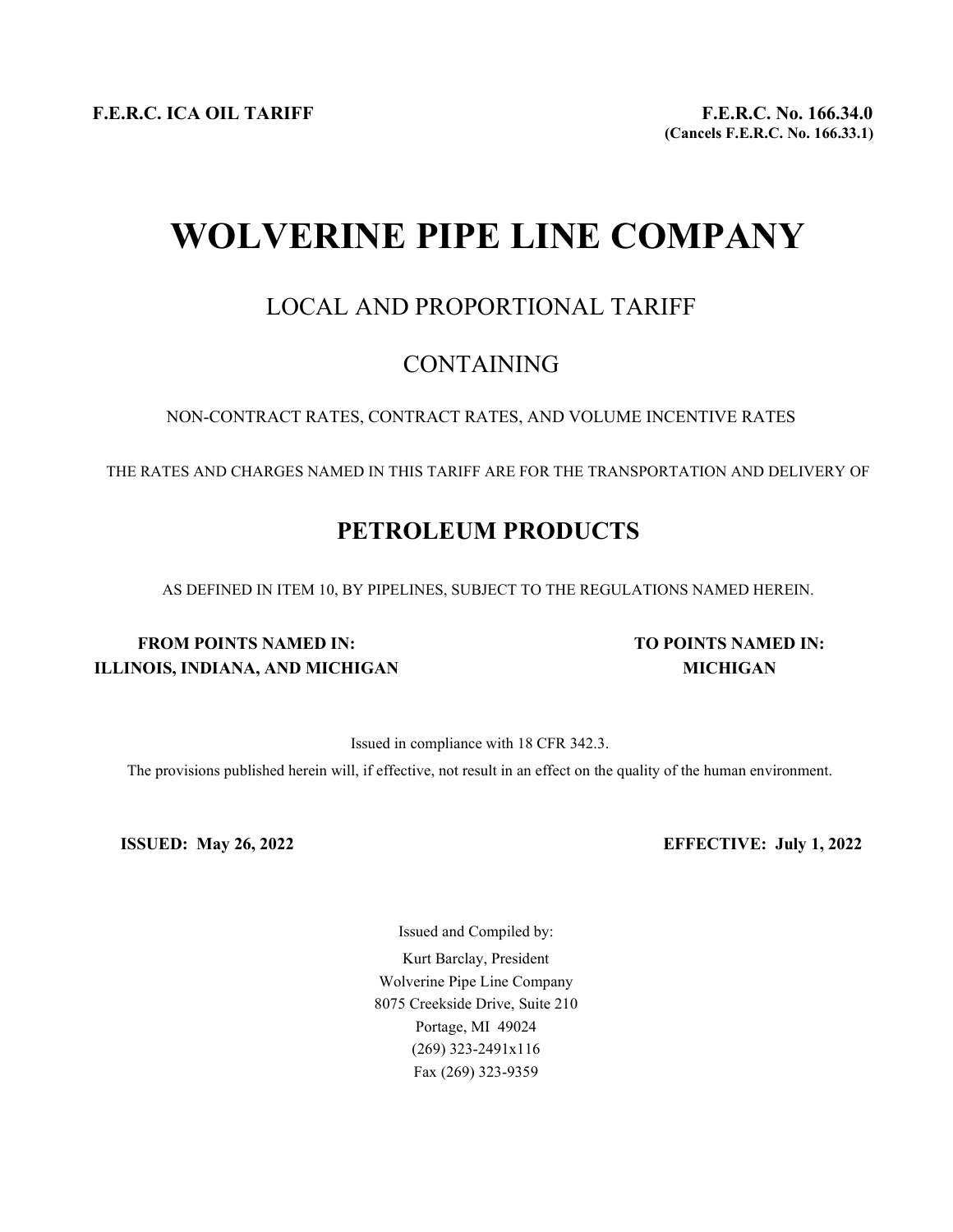#### TABLE OF CONTENTS

| <b>Subject</b>                                                                            | Page No.                |
|-------------------------------------------------------------------------------------------|-------------------------|
| Table 1: List of Points From and To Which Non-Contract Rates for Petroleum Products Apply |                         |
| Table 2: List of Points From and To Which Contract Rates for Petroleum Products Apply     | $\overline{\mathbf{4}}$ |
| <b>Rules &amp; Regulations</b>                                                            | $5 - 11$                |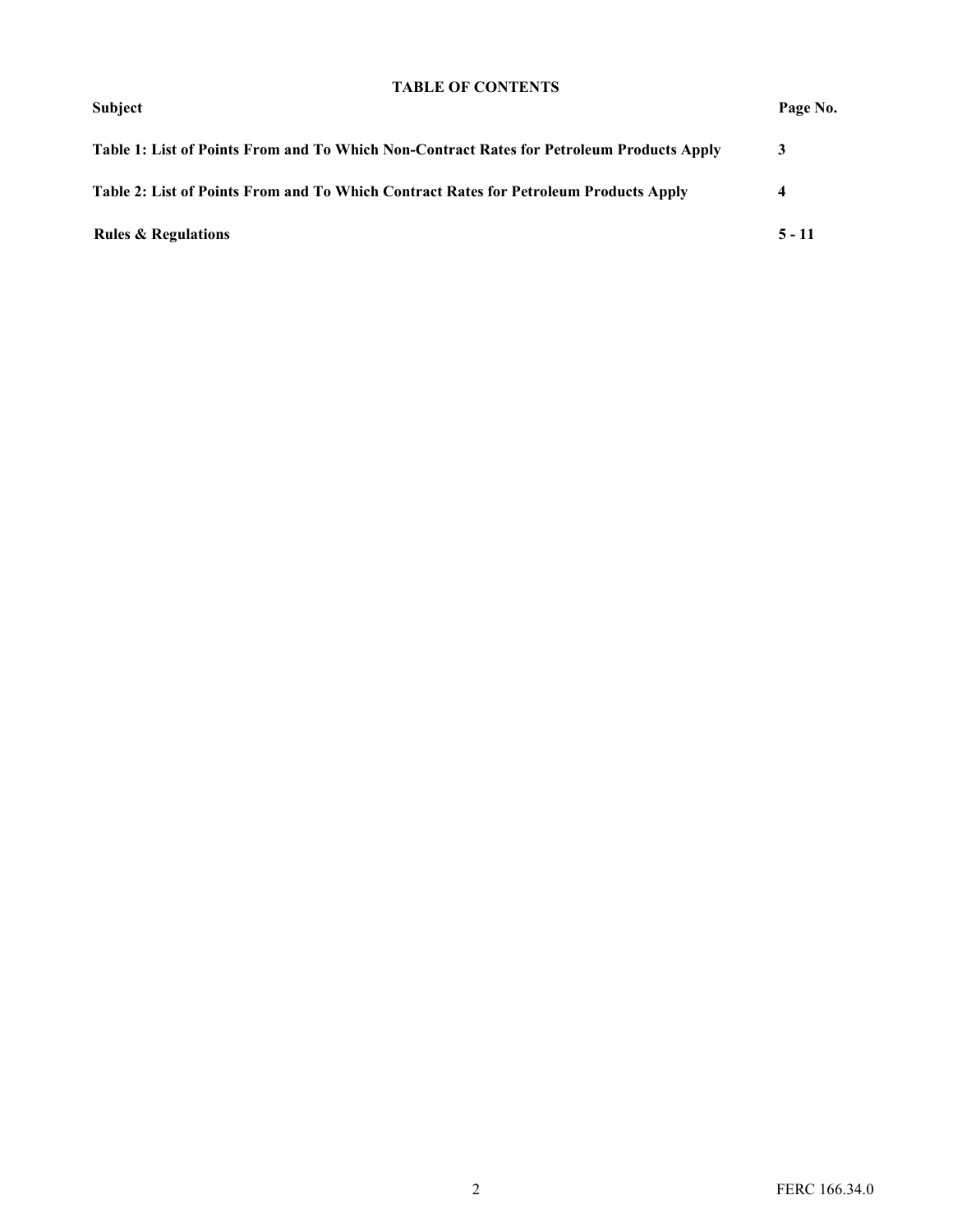#### TABLE 1: LIST OF POINTS FROM AND TO WHICH NON-CONTRACT RATES APPLY AND NON-CONTRACT RATES ON PETROLEUM PRODUCTS IN CENTS PER BARREL OF 42 UNITED STATES GALLONS

|                                                           | <b>NON-CONTRACT RATES FROM:</b>                           |                                         |                                     |                                                  |                                              |                                                   |  |  |
|-----------------------------------------------------------|-----------------------------------------------------------|-----------------------------------------|-------------------------------------|--------------------------------------------------|----------------------------------------------|---------------------------------------------------|--|--|
| TO ESTABLISHED<br><b>DESTINATIONS</b>                     | Hammond<br>(Whiting Refinery),<br>Lake County,<br>Indiana | Hammond.<br>Lake County,<br>Indiana (H) | Joliet,<br>Will County,<br>Illinois | Lemont-<br>Lockport, Will<br>County,<br>Illinois | Niles Twp.<br>Berrien<br>County,<br>Michigan | Stockbridge,<br>Ingham<br>County,<br>Michigan (B) |  |  |
| <b>MICHIGAN</b><br>Grand Haven, Ottawa County             |                                                           |                                         | -----                               |                                                  | $[I]$ 45.17<br>49.10                         | -----                                             |  |  |
| Holland, Ottawa County                                    | -----                                                     | -----                                   | -----                               | -----                                            | $[I]$ 35.87<br>38.99                         | -----                                             |  |  |
| Marshall Twp. (Marshall Meter<br>Station), Calhoun County | [I] $79.29$<br>86.20                                      | $[I]$ 78.62<br>85.47                    | $\Pi$ 102.36<br>111.28              | $[I]$ 98.07<br>106.61                            | -----                                        | -----                                             |  |  |
| Stockbridge, Ingham County (B)                            | $[I]$ 126.72<br>137.76                                    | $[I]$ 126.01<br>$136.99$ (D)            | $[I]$ 142.67<br>155.10(D)           | $[I]$ 142.67<br>155.10(D)                        |                                              | -----                                             |  |  |
| Lansing, Clinton County (B)                               | -----                                                     |                                         | -----                               |                                                  | -----                                        | $[I]$ 23.61<br>$25.67$ (D)                        |  |  |
| Bay City, Bay County (B)                                  | -----                                                     | -----                                   | -----                               |                                                  | -----                                        | $[I]$ 76.51<br>83.17(D)                           |  |  |

#### [I] Rates on this page are increased.

#### NOTES (Applicable only to Table 1):

- (A) This note currently not in use.
- (B) Use of common carrier breakout tankage at Stockbridge, Michigan will result in an additional fee as further described in Item 26 of the rules and regulations published herein.
- (C) This note currently not in use.
- (D) For contract rates see Table 2.
- (E) This note currently not in use.
- (F) This note currently not in use.
- (G) This note currently not in use.
- (H) Hammond Origins include Marathon and Valero Hammond Terminals, Buckeye Chicago Complex, Citgo E. Chicago Terminal, and Explorer Pipeline Hammond.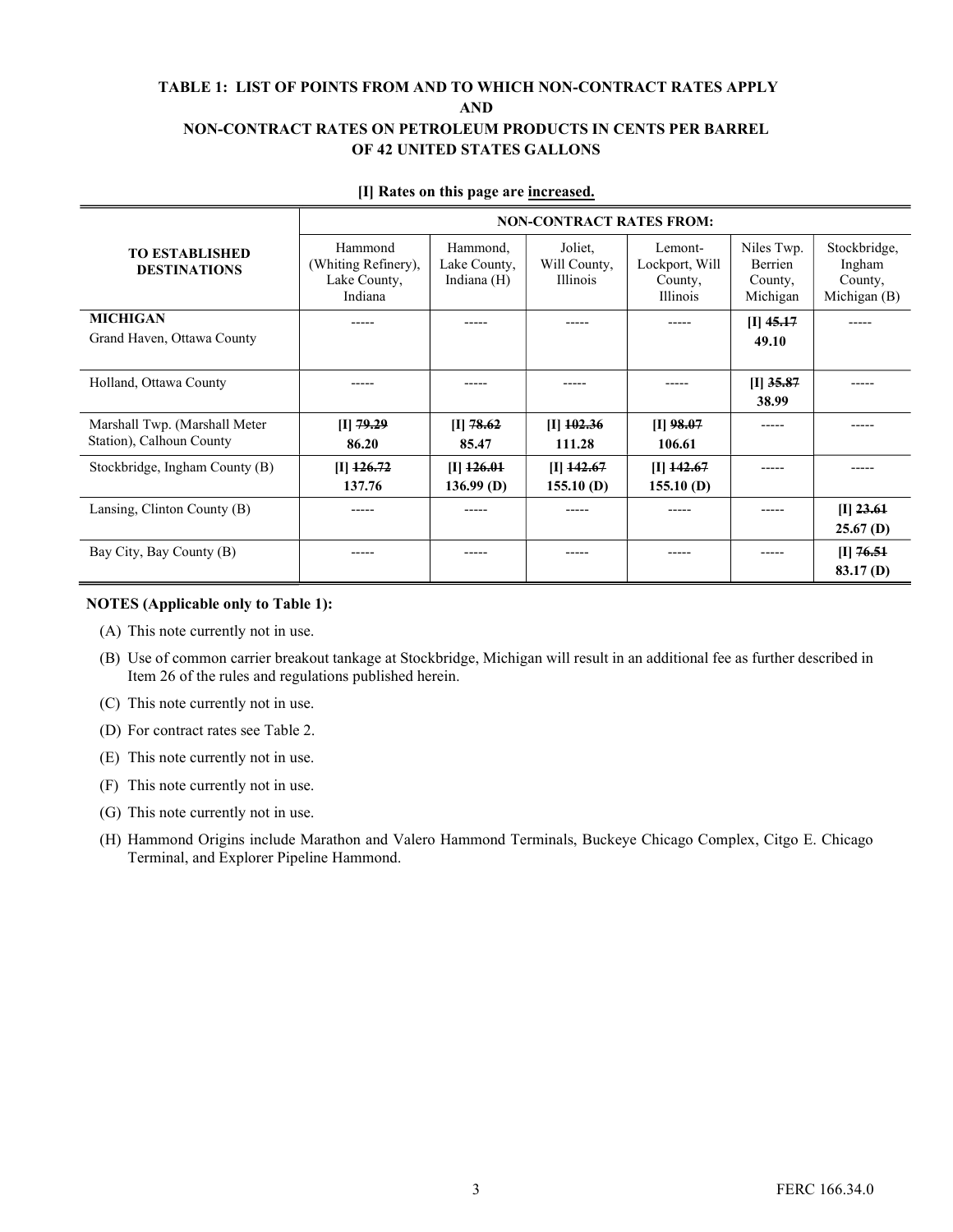#### TABLE 2: LIST OF POINTS FROM AND TO WHICH CONTRACT RATES APPLY AND CONTRACT RATES ON PETROLEUM PRODUCTS IN CENTS PER BARREL OF 42 UNITED STATES GALLONS

|                                              | <b>CONTRACT RATES FROM:</b>               |                                            |                                                     |                                                |  |  |
|----------------------------------------------|-------------------------------------------|--------------------------------------------|-----------------------------------------------------|------------------------------------------------|--|--|
| <b>TO ESTABLISHED</b><br><b>DESTINATIONS</b> | Hammond,<br>Lake County,<br>Indiana $(E)$ | Joliet,<br>Will County,<br><b>Illinois</b> | Lemont-Lockport,<br>Will County,<br><b>Illinois</b> | Stockbridge,<br>Ingham County,<br>Michigan (B) |  |  |
| <b>MICHIGAN</b>                              | $[I]$ $126.01$                            | $[I]$ 142.67                               | $[I]$ 142.67                                        |                                                |  |  |
| Stockbridge, Ingham County (A)               | 136.99(B)                                 | 155.10(B)                                  | 155.10(B)                                           |                                                |  |  |
| Lansing, Clinton County (A)                  |                                           |                                            |                                                     | $ I $ 17.61                                    |  |  |
|                                              |                                           |                                            |                                                     | 19.67 $(B)$                                    |  |  |
| Bay City, Bay County (A)                     |                                           |                                            |                                                     | $[I]$ 70.51                                    |  |  |
|                                              |                                           |                                            |                                                     | 77.17(B)                                       |  |  |

#### [I] Rates on this page are increased.

#### NOTES (Applicable only to Table 2):

- (A) Use of common carrier breakout tankage at Stockbridge, Michigan will result in an additional fee as further described in Item 26 of the rules and regulations published herein.
- (B) See Item No. 115 of this tariff for provisions of Carrier's contract rate program.
- (C) This note currently not in use.
- (D) This note currently not in use.
- (E) Hammond Origins include Marathon and Valero Hammond Terminals, Buckeye Chicago Complex, Citgo E. Chicago Terminal, and Explorer Pipeline Hammond.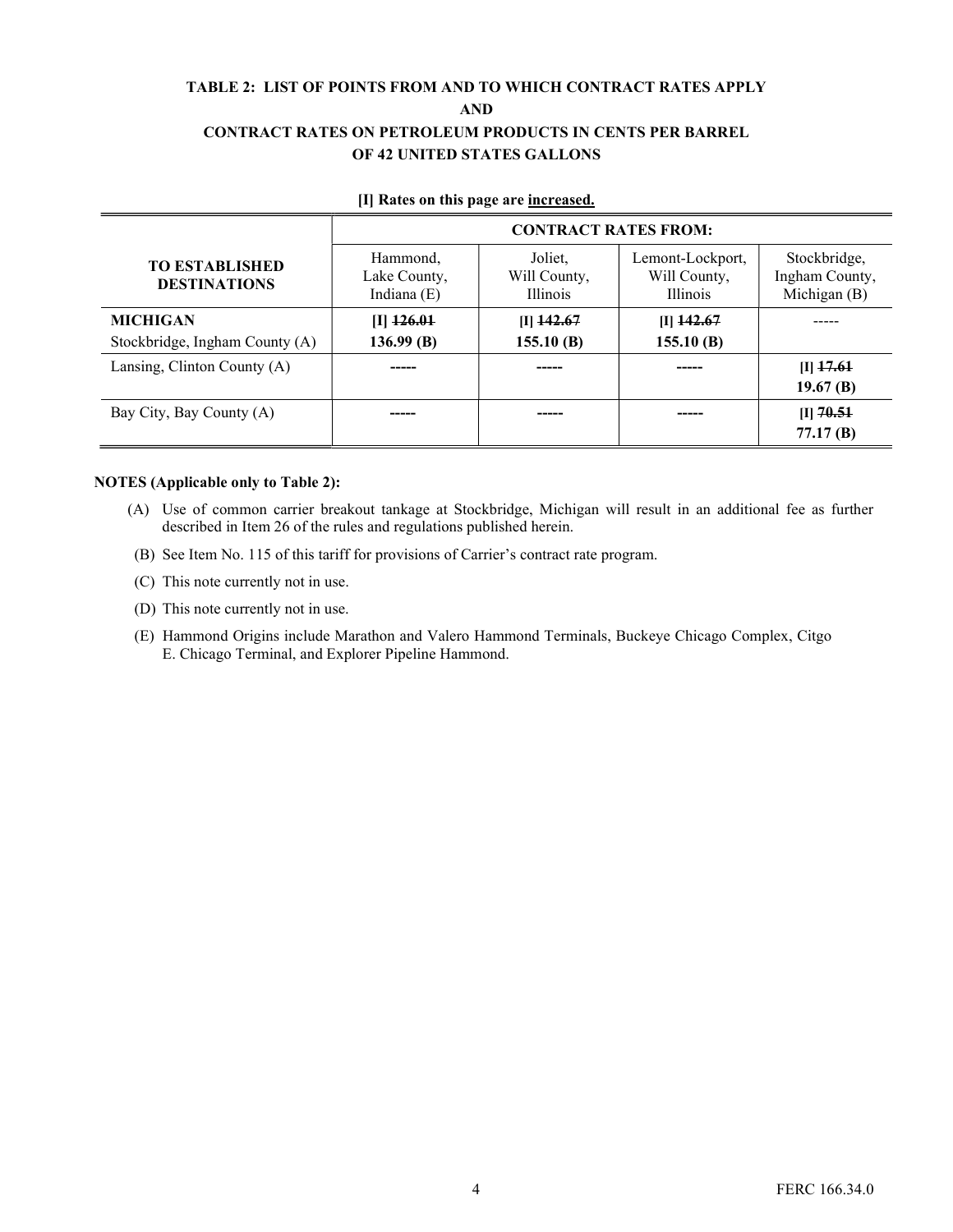Carrier will transport Petroleum Products from origin points named herein to destinations named herein subject to the following rules and regulations.

#### Item No. 5 Definitions

"Carrier" means Wolverine Pipe Line Company.

"Barrel" means forty-two (42) gallons, U.S. Measurement.

"Distillate" means a general classification for one of the petroleum fractions which, when produced in conventional distillation operations, has a boiling point at 675°F.

"Petroleum Products" means gasolines, Distillates and Diluent as further described in Item No. 10.

"Diluent" means liquid light hydrocarbons with an API gravity at sixty (60) degrees Fahrenheit of forty-five (45) degrees or higher which are naturally occurring petroleum or atmospherically stable products of refining and fractionation, gas well condensates or gas plant condensates (natural gas liquids), or any material acceptable for delivery to BP Pipelines (North America) Inc. pipeline at Black Oak Junction in Gary, Indiana.

"Consignee" means the party to whom a Shipper has ordered the delivery of Petroleum Products.

"Shipper" means the party who contracts with the Carrier for transportation of Petroleum Products under the terms of this tariff.

#### Item No. 10 Specifications

- (a) Petroleum Products will not be accepted for transportation hereunder unless such products are free from water and other impurities; have a color not darker than No. 3 ASTM (except that gasolines to which artificial coloring has been added will be accepted for transportation regardless of color); have a vapor pressure not more than fifteen (15) pounds absolute at one-hundred (100) degrees Fahrenheit; have an API gravity at sixty (60) degrees Fahrenheit, not less than thirty (30) degrees and not more than eighty (80) degrees; have a viscosity not more than forty (40) seconds Saybolt Universal at onehundred (100) degrees Fahrenheit; and have a temperature not exceeding one-hundred and twenty-five (125) degrees Fahrenheit
- (b) Carrier may require the Shipper to furnish certified laboratory reports showing the results of tests of the Petroleum Products offered for transportation. Carrier may, but shall not be required to, also make such tests of such Petroleum Products as it deems necessary, and in the event of variance between Shipper's report and Carrier's test, Carrier's test shall prevail.

#### Item No. 15 Minimum Batch

- (a) All nominations for transportation of Petroleum Products shall be accepted in quantities of not less than ten thousand (10,000) Barrels of similar quality and color from one Shipper consigned to one consignee. Delivery will be made in whole or in part at destinations along Carrier's lines subject to the provisions of Item No. 20 and to the rates applicable to the destinations of actual delivery.
- (b) A Shipper shall be permitted to aggregate volumes with other Shippers in order to meet these minimum batch requirements.

#### Item No. 20 Minimum Delivery

No delivery of less than five thousand (5,000) tendered Barrels of Petroleum Products of a given quality and color will be made at any of the destinations along Carrier's line. The provisions of this item shall not apply to such buffer material as may be required under Item No. 25 or to delivery of interface commingled products as provided under Item No. 100.

#### Item No. 25 Tenders for Shipment - Shipping Schedules

(a) Carrier will prepare and furnish to each Shipper schedules showing the estimated time that each shipment will be received for transportation at origin points and the estimated time of arrival at destinations. Such schedules may be modified from time to time to the extent reasonably desirable to facilitate the efficient and economical use and operation of Carrier's facilities and to reasonably accommodate Shipper's needs for transportation. Carrier will furnish Shippers revised schedules when issued.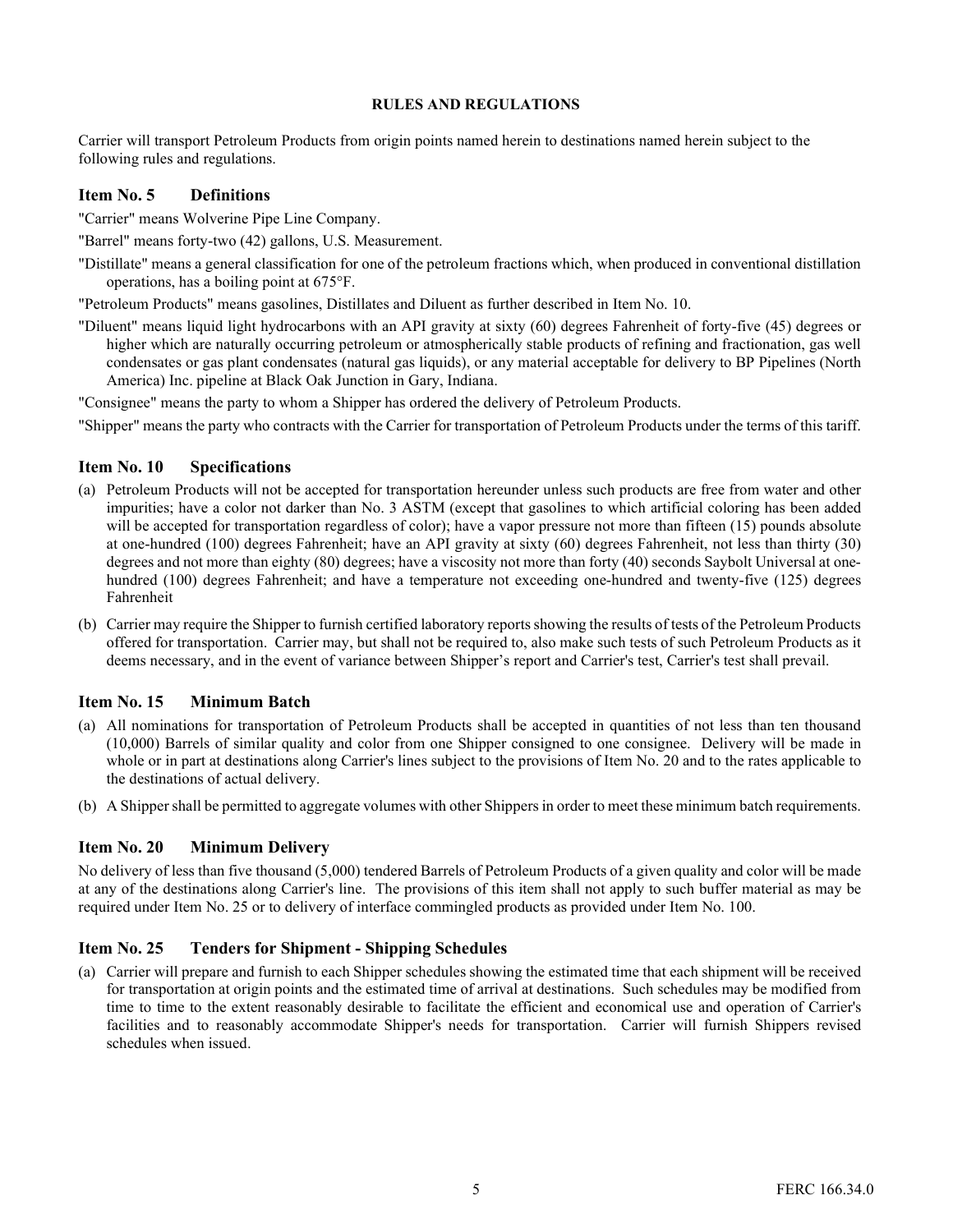- (b) Shipper shall have each shipment available in tankage connected to Carrier's origin stations at least eight (8) hours before the scheduled time for receipt by Carrier. When a product is not available in tankage within the time limits as aforesaid, acceptance of said product will be at the discretion of the Carrier; however, the Carrier will endeavor to accept same so long as such acceptance does not adversely affect operation of Carrier's facilities.
- (c) Nominations/Requests for Service; Shipping Schedules
	- (1) Nominations/requests for service are due to Carrier on or before 4:15 p.m. Central Time on the tenth (10th) day of the month preceding the month in which shipments are to be made. If the tenth (10th) day falls on a weekend or holiday, nominations are due the last business day preceding the tenth (10th) day.
	- (2) Shipper shall nominate all product movements, including all movements through common carrier breakout tankage at Stockbridge, MI, by accessing the Carrier's Shipper Information System ("SIS"). SIS requires that each nomination include the Cycle Number, the Shipper name, the product, the volume, the origination location, the source, and the destination location. Additionally, for common carrier breakout tankage, the Shipper shall specify the type and/or grade of product for which common carrier breakout tankage is required, the cycle for which such tankage is required, and the volume desired to be shipped for that cycle. The nomination shall be acknowledged on line in SIS by the Carrier as a valid request for service. In the alternative, Shipper may notify the Carrier in writing or by telephone, and Carrier shall acknowledge the nomination in writing as a valid request for service.
	- (3) Carrier shall schedule all nominated movements if space is available. Carrier's determination whether a nomination for shipment shall be approved or denied shall be made as soon as practicable, but in no event later than ten (10) days preceding the shipment cycle for which the nomination was made. In the event that Carrier denies a nomination/request for service, Carrier shall submit a written response to Shipper providing a full explanation of the nature, basis and reasons for such denial.
	- (4) Shipments pursuant to such nominations shall commence on or about the first (1st), eleventh (11th) and twenty-first (21st) day of each month. Each month is divided into three shipment cycles of approximately ten (10) days each.
	- (5) If space is available and operating conditions permit, Carrier may, at its reasonable discretion, accept Nominations, or revised Nominations after the Carrier's Monthly Nomination date.
	- (6) Because Petroleum Products are pumped in a certain sequence for efficient operation, Carrier reserves the right to specify the sequence of shipment of each kind of product on a nondiscriminatory basis.
	- (7) All common carrier breakout tankage at Stockbridge, MI shall be nominated in accordance with (2) above. Also, see Item No. 26 below.

#### Item No. 26 Common Carrier Breakout Tankage at Stockbridge, MI

Carrier shall provide access to common carrier breakout tankage at Stockbridge, MI in conjunction with Shipper's nomination/request for service in accordance with Item No. 25(c) and the following:

- (a) Such common carrier breakout tankage shall be provided at a rate of \$0.15 per barrel.
- (b) In the event total nominations for a given cycle exceed the Carrier's tankage capacity, Carrier will prorate the amounts in accordance with Item No. 70 to allocate the nominations between the cycles for a given month. In the event total nominations for a given month exceed the Carrier's tankage capacity, capacity will be prorated in accordance with Item No. 70 to determine which nominations are accepted.
- (c) Petroleum Products using common carrier breakout tankage will be commingled with Petroleum Products of the same grade in the common carrier breakout tankage in accordance with the specifications in Item No. 10.
- (d) Carrier will determine how common carrier tankage at Stockbridge, MI will be allocated between Petroleum Products grades in a non-discriminatory manner to facilitate the efficient and economical use and operation of Carrier's facilities, and to reasonably accommodate Shipper's needs for transportation.

#### Item No. 30 Segregation and Variations in Quality and Gravity

- (a) Carrier shall not be liable for variation in gravity or quality of Petroleum Products occurring while in its custody, resulting from normal pipeline operations.
- (b) Petroleum Products will be accepted for transportation on the condition that Carrier will use due diligence to transport same to destination with a minimum of contamination and to maintain the identity of each shipment. However, it being impracticable to maintain absolute identity of each inbound shipment of Petroleum Products, reasonable substitution of barrelage of the same kind of commodity will be permitted.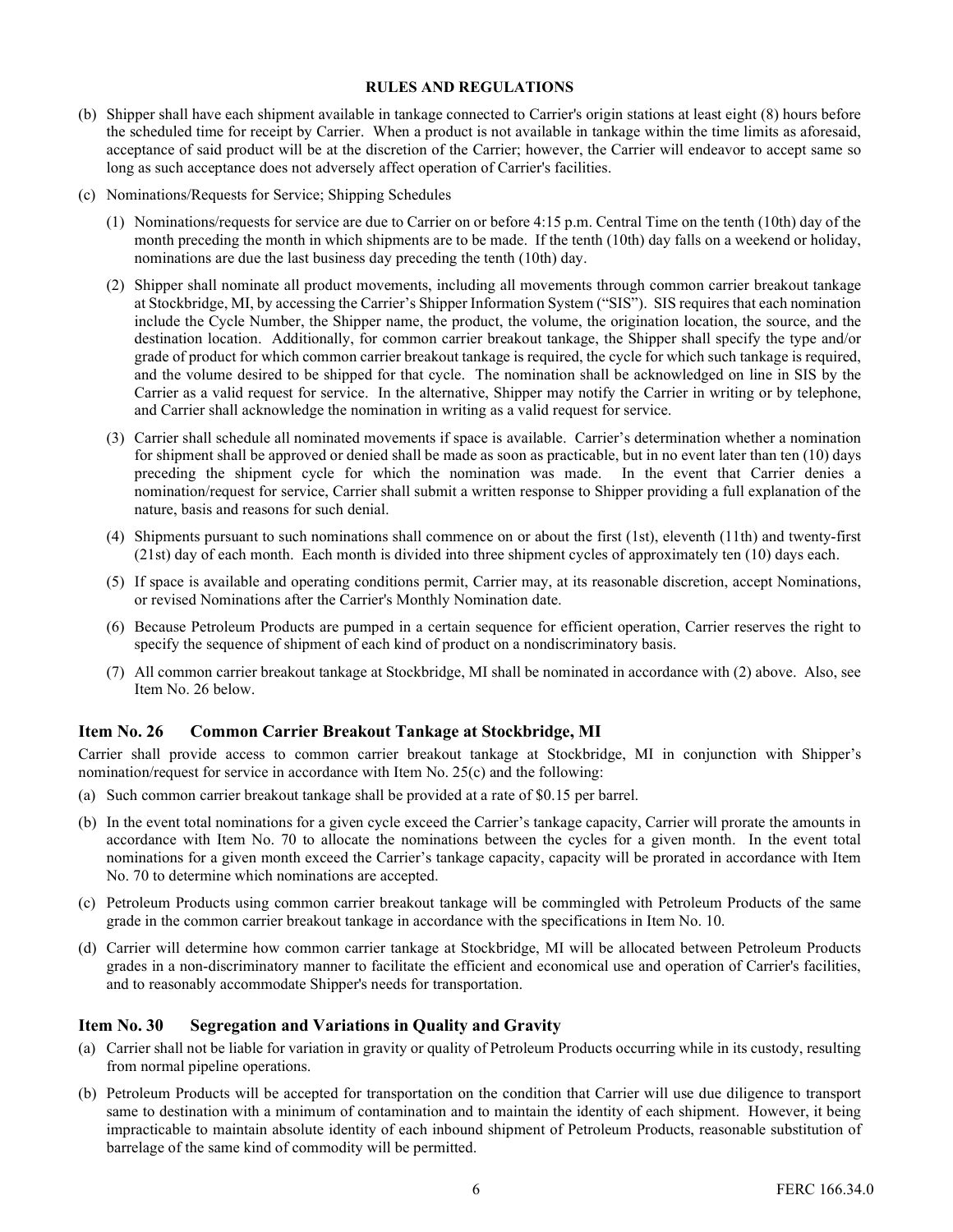#### Item No. 35 Origin and Destination Facilities Disposition of Products on Failure to Accept Delivery

- (a) Shipper shall provide reasonable evidence to Carrier that it has appropriate facilities to deliver Petroleum Products to the Carrier's manifold at origin stations at a rate equal to Carrier's full-line pumping rate and at a pressure as required by operating conditions.
- (b) No duty to transport will arise until Shipper has provided reasonable evidence to the Carrier that it has appropriate facilities connected to Carrier's system at destination points capable of receiving such shipments without delay at pressures and pumping rates required by Carrier, and has made necessary arrangements for accepting delivery of shipments promptly on arrival at destination.
- (c) In the event the Carrier has accepted Petroleum Products for transportation in reliance upon Shipper's representations as to acceptance at destination, and there is failure to take such Petroleum Products at destination as provided in paragraph (b) hereof, then and in such event Carrier shall have the right to divert, re-consign, or make whatever arrangements for disposition of the Petroleum Products it deems appropriate to clear its pipeline, including the right to sell the Petroleum Products at private sale for the best price obtainable. The Carrier may be a purchaser at such sale. Out of the proceeds of said sale, Carrier may pay itself all transportation charges and other necessary expense of caring for and maintaining the Petroleum Products and the balance shall be held for whosoever may be lawfully entitled thereto.
- (d) The Carrier shall not be liable for any damage to Shipper's or consignee's receiving facilities or products within such facilities resulting from the process of transferring custody of Petroleum Products from the Carrier to the Shipper or consignee.
- (e) For prorated pipeline segments, in the event the Carrier has accepted Petroleum Products for transportation in reliance upon Shipper's representation as to acceptance at destination, and there is failure to take such Petroleum Products at destination as provided in paragraph (b) hereof and the Carrier is forced to shut down operations of the pipeline facilities, the Shipper will be assessed penalties and fees as follows:
	- 1. Shipper will be assessed fees of one thousand dollars (\$1,000.00) for each hour of lost operation on the prorated pipeline segment.
	- 2. Shipper will be responsible for the prompt payment of any and all claims that may be brought against the Carrier from other Shippers or affected Parties as a result of the interruption of scheduled pipeline service.
	- 3. Shipper will be responsible for the prompt payment of any and all costs incurred by the pipeline to provide alternative service to its other Shippers whose Petroleum Products are delayed by the shutdown.

#### Item No. 40 Interconnection Agreements

Pursuant to its obligations under applicable law, Carrier shall connect with the facilities of a proposed Shipper upon request. Separate interconnection agreements in accordance with this tariff and these rules and regulations may be required of the proposed Shipper before any duty of transportation shall arise. The terms of such an interconnection agreement shall be offered on the same basis as agreements have been offered to, and entered into with, other Shippers similarly situated and on a nondiscriminatory basis.

#### Item No. 45 Measuring and Volume Corrections

Quantities at origin and destination shall be determined either by meters or tank gauges. All shipments will be received and delivered with volume corrected to sixty (60) degrees Fahrenheit by use of applicable API-ASTM-IP Tables. Shipper or consignee may have representatives present during testing, meter reading, calibration, and gauging. Full deductions will be made for all water and other impurities in Petroleum Products received or delivered.

#### Item No. 50 Diversion or Reconsignment

Diversion or re-consignment may be made without charge if requested by the Shipper at least forty-eight (48) hours prior to scheduled arrival at original destination, subject to the rates, rules, and regulations applicable from point of origin to point of final destination, upon condition that no out-of-line or backhaul movement will be made.

#### Item No. 55 Applicable Rates

Petroleum Products transported shall be subject to rates in effect on the date such Petroleum Products are received by the Carrier.

#### Item No. 60 Transportation Charges

(a) Transportation charges will be computed and collected at the rates provided herein, on the basis of the number of Barrels of Petroleum Products delivered at destinations, after volume corrections as provided in Item No. 45.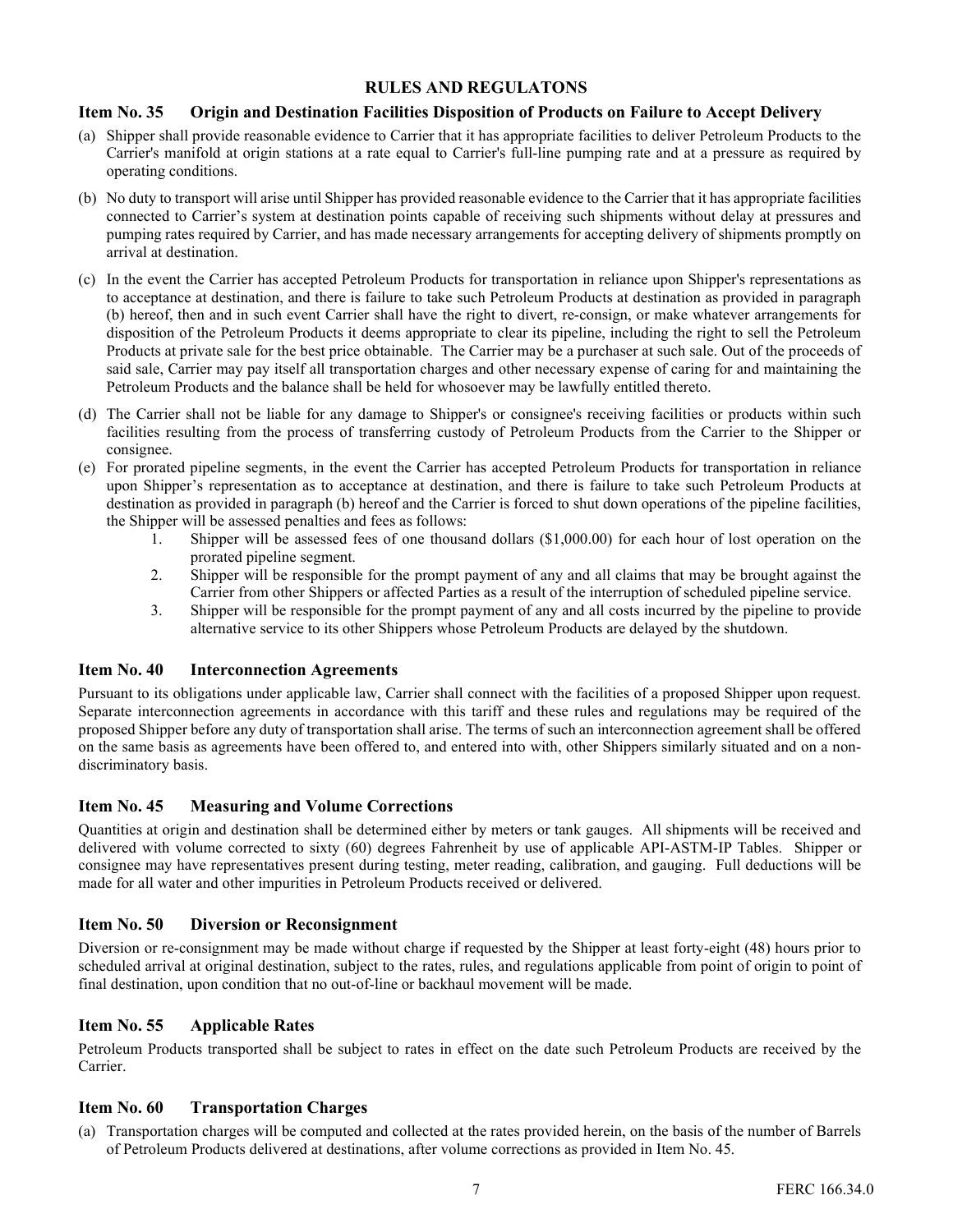- (b) All payments are due within 10 days of receipt of the invoice, unless the Carrier determines in a manner not unreasonably discriminatory that the financial condition of Shipper or Shipper's guarantor (if any) is or has become impaired or unsatisfactory or Carrier determines in a manner not unreasonably discriminatory it necessary to do so, in which case the payment due date shall be that specified in a written notice to the Shipper.
- (c) If any charge remains unpaid after the due date specified in Carrier's invoice, then such amount due may accrue an interest penalty from the day after the due date until paid, calculated at a rate per annum equal to the U.S. prime rate as published in the Wall Street Journal plus two percent (2%) per annum, or, if less, the maximum interest rate permitted by Applicable Law. In addition Shipper shall pay all documented costs incurred by Carrier to collect any unpaid amounts, including but not limited to reasonable attorney fees.
- (d) In the event Shipper fails to pay any such charges when due, Carrier shall not be obligated to provide Shipper access to Carrier's facilities or provide services pursuant to Carrier's tariff until such time as payment is received by Carrier and Shipper meets the requirements of the following paragraph. In addition, in the event Shipper fails to pay any such charges when due, Carrier shall have the right to setoff such amounts owed and future amounts owed against those amounts Carrier owes Shipper.
- (e) In the event Carrier determines in a manner not unreasonably discriminatory that the financial condition of Shipper or Shipper's guarantor (if any) is or has become impaired or unsatisfactory or Carrier determines in a manner not unreasonably discriminatory it is necessary to obtain security from Shipper, Carrier, upon notice to Shipper, may require any of the following prior to Carrier's delivery of Shipper's Petroleum Products in Carrier's possession or prior to Carrier's acceptance of Shipper's Petroleum Products: (1) prepayment of all charges, (2) a letter of credit at Shipper's expense in favor of Carrier in an amount sufficient to ensure payment of all such charges and, in a form, and from an institution, acceptable to Carrier, or (3) a guaranty in an amount sufficient to ensure payment of all such charges and in a form, and from a third party, acceptable to Carrier. In the event, Shipper fails to comply with any such requirement on or before the date supplied in Carrier's notice to Shipper, Carrier shall not be obligated to provide Shipper access to Carrier's facilities or provide services pursuant to this tariff until such requirement is fully met.
- (f) Carrier shall have a lien on all Petroleum Products delivered to Carrier to secure the payment of any and all transportation or any other charges that are owed Carrier. Such lien shall survive delivery of Petroleum Products to Shipper. Such lien shall extend to all Petroleum Products in Carrier's possession beginning with Shipper's first receipt of transportation or other services from Carrier. The lien provided herein shall be in addition to any lien or security interest provided by statute or applicable law. Carrier may withhold delivery to Shipper of any of Shipper's Petroleum Products in its possession and exercise any other rights and remedies granted under this tariff or existing under applicable law until all such charges have been paid as provided above.
- (g) If Shipper fails to pay an invoice by the due date, in addition to any other remedies under this tariff or under applicable law, Carrier shall have the right, either directly or through an agent, to sell at a private sale any and all Petroleum Products of such Shipper in its custody at fair market value at the time of sale. The proceeds of any sale shall be applied to the following order: (A) To the reasonable expenses of holding, preparing for sale, selling, and to the extent allowed by law, reasonable attorney's fees and legal expenses incurred by Carrier; and (B) To the satisfaction of the Shipper's indebtedness including interest herein provided from the date of payment is due. The balance of the proceeds of the sale remaining, if any, shall be paid to Shipper or, if there is a dispute or claim as to entitlement, held for whoever may be lawfully entitled thereto.

#### Item No. 65 Corrosion Inhibitors

Shipper may be required to inject oil-soluble corrosion inhibitor, approved by Carrier, in the Petroleum Products to be transported.

#### Item No. 70 Proration of Pipeline Capacity

When the total volume offered for shipment in accordance with Items No. 25 or No. 26 is greater than can be transported within the period covered by such offers, Petroleum Products offered by each Shipper for transportation will be transported in such quantities and at such time to the limit of Carrier's capacity, in accordance with Carrier's "Wolverine Pipe Line Company Proration" dated March 1, 2017 supplements thereto and reissues thereof, which is available upon request.

#### Item No. 75 Title

An offer of Petroleum Products for shipment shall be deemed a warranty of title by the Shipper, but acceptance shall not be deemed a representation by the Carrier as to title. The Carrier may, in the absence of adequate security, decline to receive any Petroleum Products which are in litigation, or as to which a dispute over title may exist, or which are encumbered by a lien.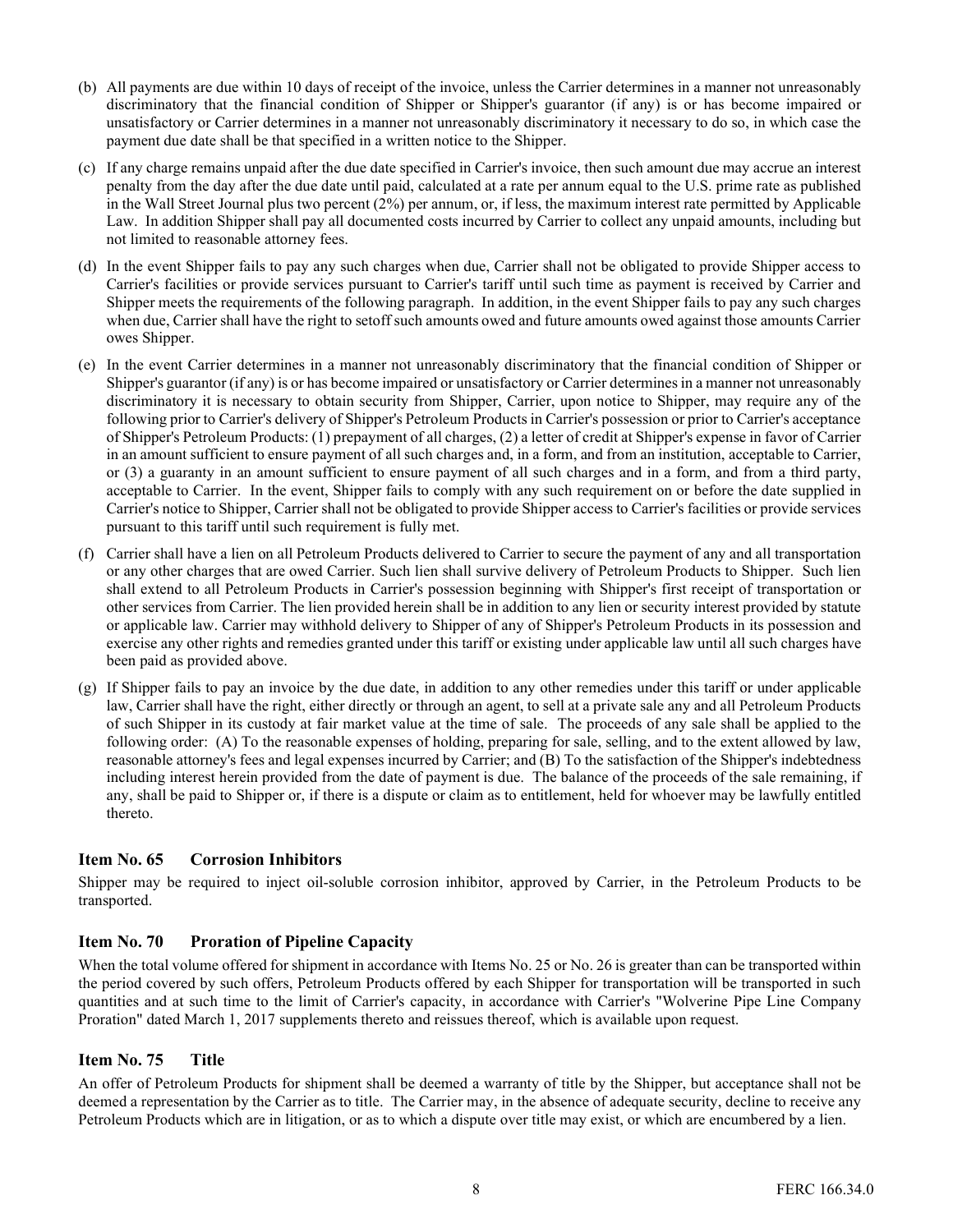#### Item No. 80 Liability of Carrier

The Carrier shall not be liable for any delay, damage, or loss caused by acts of God, public enemy, quarantine, authority of law, riots, nuclear or atomic explosion, floods, strikes, picketing, or other labor stoppages, whether of Carrier's employees or others, or act of default of Shipper or owner, or any other cause not due to the negligence of Carrier, whether similar or dissimilar to the causes herein enumerated. In the event of such loss each Shipper shall bear the loss in the same proportion as its share of the total quantity of the batch involved and shall be entitled to receive only so much of its share remaining after its due proportion of the loss is deducted.

Carrier shall compensate Shipper to the extent any such damage or loss is the result of Carrier's negligence by paying Shipper the lesser of Shipper's actual damages or an amount determined by multiplying the volume of such loss times the Platt's Oilgram Price Report/Chicago Pipeline for such product (or, if unavailable, other industry accepted price service selected by the Carrier) for the date of such damage or loss. Carrier's payment in accordance with this provision shall be Shipper's sole and exclusive remedy.

#### Item No. 95 Claims, Suits, Time for Filing

As a condition precedent to recovery, claims must be filed in writing with Carrier within nine (9) months after the delivery of the Petroleum Products or, in case of failure to make delivery, within nine (9) months after a reasonable time for delivery has elapsed; and suit shall be instituted against Carrier only within two (2) years from the day when notice in writing is given by Carrier to the claimant that Carrier has disallowed the claim or any part or parts thereof as specified in the notice. Where claims are not filed or suits are not instituted thereon in accordance with the foregoing provisions, Carrier shall not be liable and such claims will not be paid.

#### Item No. 100 Delivery Adjustments

- (a) Subject to Item No. 80 and Paragraph (b) of this Item No. 100, Carrier shall account to each Shipper for one-hundred (100) per cent of the Petroleum Products received in accordance with Item No. 45.
- (b) Interface generated between batches of different Petroleum Products in the pipeline will be subject to transportation charges to the final destination and will be disposed of in the following manner:
	- (1) Interface generated between Petroleum Products with compatible specifications will be fully included in the Petroleum Products shipment and will be divided equally (50-50) between those shipments which precede and follow this interface as nearly as operating conditions will permit.
	- (2) The interface of commingled Petroleum Products occurring in the pipeline between Petroleum Products having dissimilar basic physical characteristics, which commingled Petroleum Products cannot be readily absorbed into the shipments immediately preceding and following the interface (non-compatible interface), shall be retained in the pipeline [and transported to the destination?]. The non-compatible interface material resulting from each Distillate cycle will be prorated equally among the Shippers in that Distillate cycle and, subject to Paragraph (3) below, it shall be the Shipper's responsibility to remove such material from the Carrier's facilities.
	- (3) At destinations where no interface tanks are provided by the Carrier, the interface material will be delivered into facilities to be provided by the Shipper, such deliveries to be in proportion to their respective shipments to such destinations as nearly as operating conditions will permit.
- (c) Any settlement adjustments for overages and shortages borne by Carrier which are directly associated with handling Petroleum Products will be billed or credited to each Shipper in proportion to their respective shipments. Such settlement will be performed in the month subsequent to the month in which the overages and shortages occur.

#### Item No. 110 Temporary Service

Petroleum Products will be transported through Carrier's facilities only as provided in these rules, to the extent space is not utilized for the transportation of normal refined Petroleum Products, and subject to public notice, hereby given, that such service is temporary, and may be canceled at any time after notice Service thereof, as Carrier shall determine is necessary to properly serve its primary business of transporting normal refined Petroleum Products.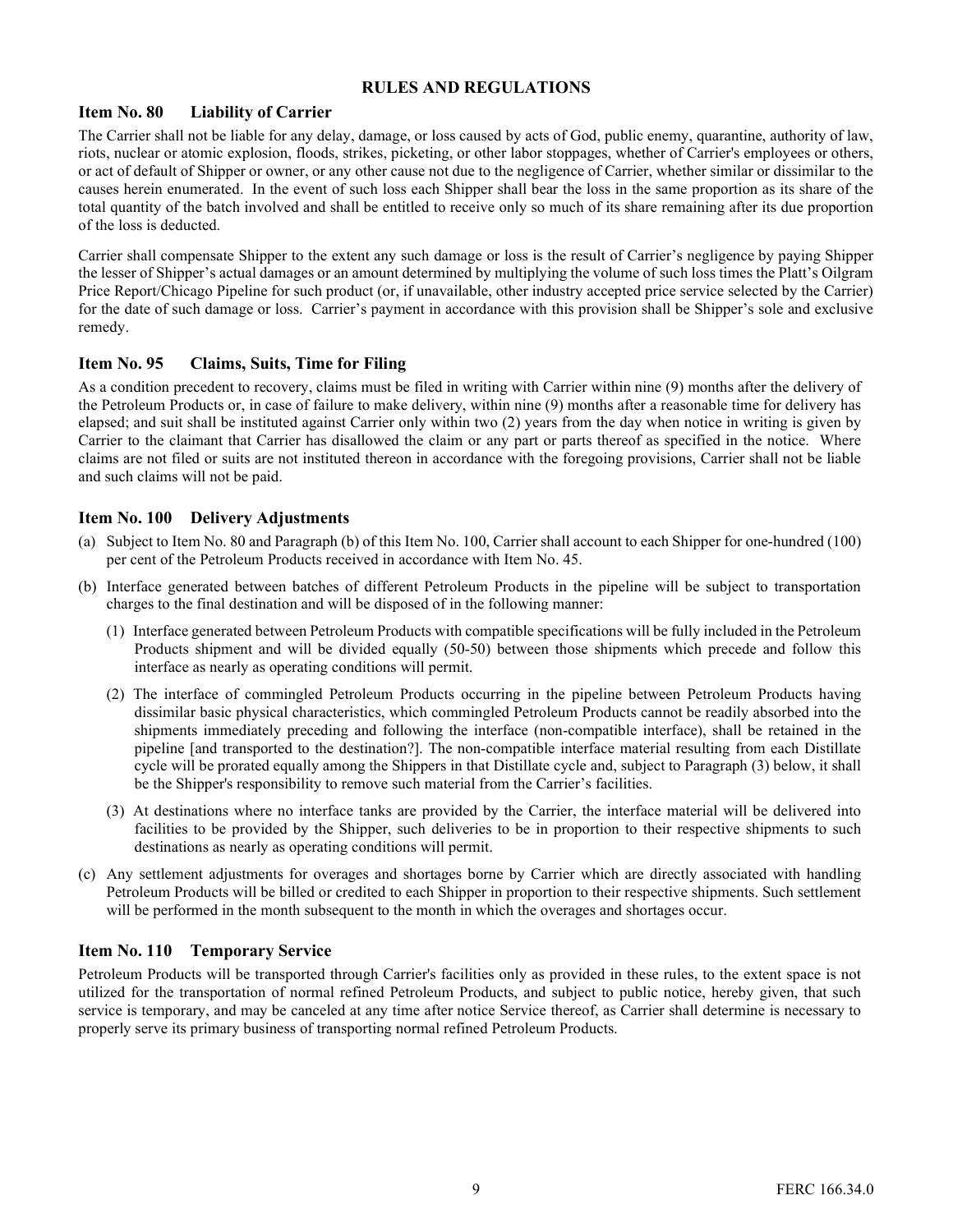#### Item No. 115 Wolverine Pipe Line Company's Table 2 Contract Rate Program

- (a) General Provisions Carrier is offering a contract rate program which provides for certain contract rates which are shown in Table 2 herein. Carrier's contract rate program shall be available to any Shipper that signs a 20 year contractual commitment to ship sufficient quantities of Petroleum Products through the Carrier's system to provide incremental revenue ("Incremental Revenue Obligation") to Carrier. Such annual Incremental Revenue Obligation must be no less than the annual equivalent of \$12,000,000 as of June 1, 2002 and adjusted for inflation as described in Item 115 (e). Only the portion of annual revenue that is above the Shipper's base amount paid to Carrier during the 12 months preceding the date that the contractual obligation is executed shall be applicable. Shipments that generate the above described incremental annual revenue may not include Petroleum Products that are acquired from a third party prior to movement on Carrier and subsequently reacquired by the same third party after movement on Carrier where such actions are taken for the primary purpose of gaining eligibility for the contract rates described in this tariff item.
- (b) Term Any Shipper who makes a contractual commitment, as described in Item 115 (a) above, prior to August 31, 2022 is eligible for Carrier's contract rates.
- (c) Waiver of Tankage Fee Any Shipper who has entered into the contractual arrangement with Carrier as described in Item 115 (a) above is qualified for a common carrier breakout tankage fee of \$0.0 per barrel for use of Carrier's Stockbridge tankage facility as further described in Item 26 herein.
- (d) Consequence of Insufficient Pipeline Capacity In the event that Carrier is unable to accept Shipper's entire nominated volume due to proration of pipeline capacity as described in Item 70 herein, the Shipper's Incremental Revenue Obligation will be reduced by the amount of revenue that was not generated due to such proration.
- (e) Adjustment of Incremental Revenue Obligation The annual Incremental Revenue Obligation will be adjusted annually for inflation based on the average of the Consumer Price Index - Urban ("CPI") and the Producer Price Index-Finished Goods ("PPI"), as published by the U. S. Bureau of Labor Statistics, or any successor indices.
- (f) Example of Contract Rate Program

A Shipper signs a contractual commitment with an effective start date of January 2003. The Incremental Revenue Obligation in Year 2003 would be \$11,958,800. Each January for the following 20 years, this Incremental Revenue Obligation would be adjusted as described in Item 115 (e) above. The example below illustrates such adjustments using preliminary CPI and PPI figures for June 2002 and assuming that CPI and PPI will increase by 2% for all future years beyond June 2002: